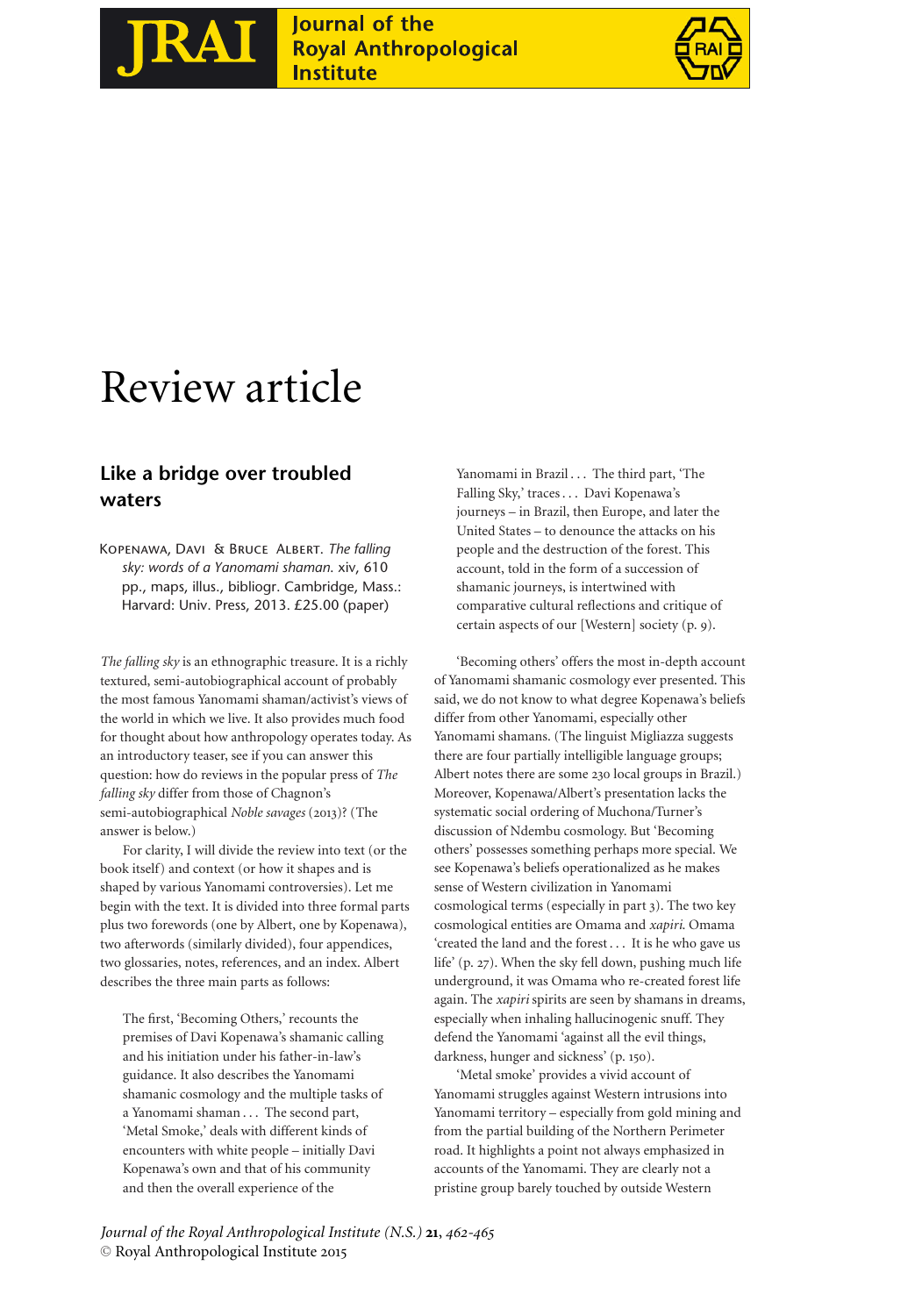influences, nor have they been for over a century (n.b. p. 465). The increasing intrusions have caused devastating epidemics. We might ask: why have some ethnographic accounts downplayed the significance of these disruptions?

The devastation caused by these intrusions, especially the epidemics, explains the motivation behind Kopenawa's travels in part 3 and his collaboration with Albert to produce this book. Kopenawa is trying to draw those within and beyond Brazil into helping protect the Yanomami. By showing how Yanomami beliefs and practices resonate with certain Western ideals and self-critiques, he is seeking to mobilize support. Some ethnographers suggest anthropological works should avoid such politics – as if they can control how others use their publications. Take the Brazilian military's use of Chagnon's depiction of the Yanomami as fierce to argue against a Yanomami protective reserve. Chagnon could no more control the actions of the military in this regard than other anthropologists could stop the military from torturing thousands of Brazilian citizens, including the current Brazilian President, Dilma Rousseff. Kopenawa understands that ethnographic accounts may become politically entwined, for good or bad, so he seeks to use his account for positive ends. He writes,

After they have understood my account, I would like the white people to tell themselves, 'The Yanomami are other people than us, yet their words are right and clear . . . I would like white people to stop thinking that our forest is dead and placed here without reason. I would like to make them listen to the voice of the *xapiri* . . . Maybe they will want to defend it with us' (p. 12).

This perspective helps explain the book's title. Kopenawa fears further devastation. He writes, 'If the sky catches fire, it will fall again. Then we will all be burned, and we will be hurled into the underworld like the first people in the beginning of time' (p. 296). Kopenawa's message: we all need to take heed of what the destruction of the forest and its people might portend.

Turning to the context, let me focus on three points. First, Kopenawa and Albert, in using an autobiographical form of ethnography, avoid key problems associated with such classic texts as Paul Radin's *Crashing thunder* (1926). There is little question, for example, of Kopenawa dissembling. 'Through the struggle to defend Yanomami rights during the 1980s and 1990s', Albert writes, 'Davi Kopenawa and I forged the mutual respect and close working relationship that was the vital basis for the project that ended in the writing of this book' (p. 439). Albert is sensitive to the problems of 'speaking for' Kopenawa in editing the many hours of taped interviews that form the core of the book: 'This book is . . . a "written/spoken textual duet" in which two people – the author of the spoken words and the author of the written form – produced a text working together as one' (p. 446). We see this in the separate authorship for the two forewords and two afterwords. The joint text adds much to our understanding of the Yanomami. We are left to ponder: why have such accounts become less popular within anthropology while memoirs flourish among the reading public?

Second, a comparison between Chagnon's semi-autobiographical *Noble savages* (2013) and *Falling sky* helps us better understand the controversies swirling around the Yanomami. Start with the degree to which the Yanomami are 'fierce' or violent. Because this accusation was hurled at the Yanomami by opponents of the 1992 Yanomami reserve set up to help protect them against intrusive gold miners, it became a heated, political issue. Chagnon used genealogical data to emphasize the number of Yanomami killed in raids by other Yanomami. Kopenawa acknowledges that 'our long-ago elders engaged in raids' (p. 357) to avenge the killing of relatives – at 'a time when I was not yet born' (p. 364) (i.e. around 1956). However, neither Chagnon nor Kopenawa stresses that such violence was common in the late 1980s/early 1990s – suggesting that the whole argument over Yanomami violence was irrelevant to the issue of the reserve! They were not that violent – certainly not in comparison to the Brazilian military from 1964 to 1985 – at the time the reserve was being established.

Turning to Kopenawa's and Chagnon's knowledge claims, it is clear Kopenawa's assertions are based on personal experiences. At first glance, they seem to contrast with Chagnon's 'scientific' methods. In collecting data, for example, Chagnon (2013) emphasizes he visited more than sixty villages during more than sixty months of fieldwork. But Chagnon does not practise science in Ioannidis's sense of the term (e.g. Ioannidis 2005; 2014). Chagnon never makes all the details of his data publicly accessible so others, unattached to his perspective, might double-check his analysis in an unbiased way. Intriguingly, Tierney (2000) and Fry (2006) both come to a different conclusion from Chagnon regarding Yanomami violence. But they, too, do not make their data publicly available so others can double-check them. What we see is not science but a political ideology of claiming to be scientific. It is not enough to assert you are practising science and to put forth all sorts of statistics. Others, not tied to your perspective, need to be able to check the data that support your analysis. We are left to wonder how to assess the ethnographic credibility of such pseudo-science versus Kopenawa's statements. You decide.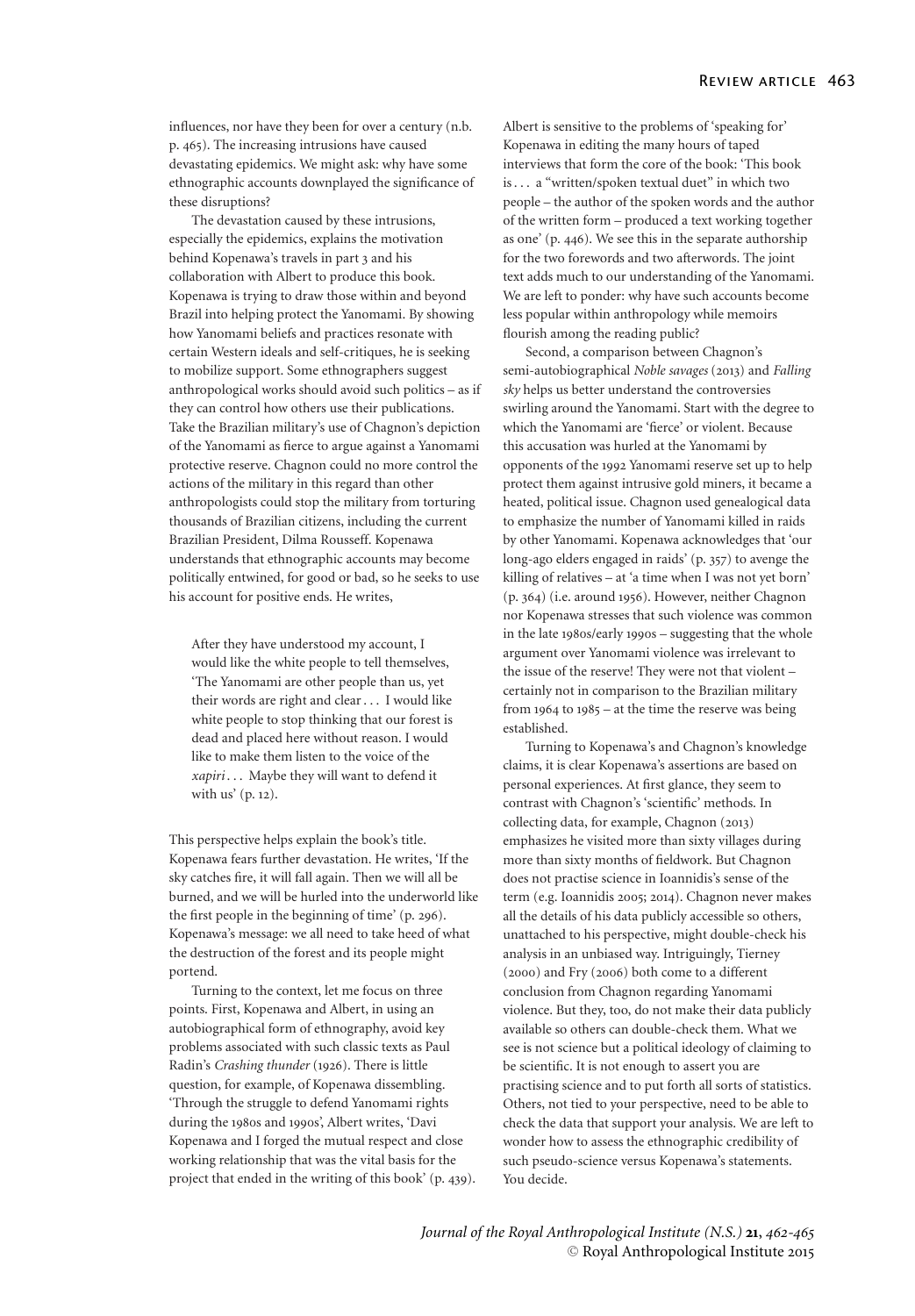Moving to a related topic, some have suggested that while Chagnon violated Venezuelan law and manipulated children in order to collect genealogies, he may not – depending on one's perspective – have violated the anthropological ethical code of 'doing no harm'. In the case of Venezuela, he was forced to leave the country before he did serious harm. In the case of the children, his defenders have suggested Chagnon simply was more open than other anthropologists about the ploys used to collect data. (The unstated implication is that his manipulations are not all that different from common anthropological practice and, hence, should not necessarily be viewed in negative terms.) Chagnon played a major role in popularizing the Yanomami and provided some Yanomami with valuable trade goods. But was this sufficient return for the millions of dollars he earned from his Yanomami publications, publications that ensured he became a well-paid tenured professor? Given the serious conditions Kopenawa and Albert describe, should Chagnon, following their example, have done more to help? Is promising not to intentionally harm a group sufficient recompense for its help in advancing your anthropological career?

Finally, turning to the reviews of both books, Chagnon and Kopenawa/Albert have received more reviews from major popular press news sources than have any other books written by anthropologists in recent memory. I have listed the sources of the English-speaking reviews below. They range from the *New York Times* to the *Guardian*, from the *Times Literary Supplement* to the *New York Review of Books*, from Al Jazeera to *The Economist* to the *Chicago Tribune*. The UK reviews follow the same pattern as the US reviews.

Of the fifteen reviews discussed here, eight were written by anthropologists, seven by journalists. The reviews of *Noble savages* differ markedly from those of *The falling sky* (as do the reviews by journalists and anthropologists of the former). While the seven journalist reviews of *Noble savages* touch on Chagnon's intellectual ideas, they mainly focus on the controversies surrounding the Yanomami. It seems that controversies – whether political or anthropological – spark public interest. Generally, the journalists' reviews tend to be relatively balanced. The reviews by anthropologists at elite universities (Columbia and Cambridge) are negative. The reviews by anthropologists with less prestigious positions tend to be pro-Chagnon to varying degrees. Compared to the journalists, the anthropological reviews are collectively less balanced. The reviews of *The falling sky* are all by anthropologists. They tend to be quite positive. They also downplay the controversies. While *The falling sky* has fewer reviews than *Noble savages*, it is rare for an indigenous semi-autobiographical account to receive such public attention. Being reviewed by

both the *Times Literary Supplement* and the *New York Review of Books* (plus interviews by the *Guardian* and National Public Radio) is impressive.

Where does this leave us? We are caught in an interesting bind. *The falling sky* is a rich, textured ethnographic account that adds much to our understanding of the Yanomami. We see anthropology at its best, illuminating alternative ways of understanding the world around us. But the book would not have garnered such public attention if it were not for the controversies and the critique of anthropology embedded in them. Many anthropologists embrace the ennobling vision of the discipline implicit in *The falling sky*. Whether they are open to addressing the critiques highlighted by the controversies – especially allowing others to confirm publicly the construction of their analyses or focusing on more than 'doing no harm' – remains uncertain. But like the book itself, addressing these critiques would represent a positive step forward.

Robert Borofsky *Hawai'i Pacific University; Center for a Public Anthropology*

#### REFERENCES

- Chagnon, N. 2013. *Noble savages: My life among two* dangerous tribes - the Yanomamö and the anthropo*logists*. New York: Simon & Schuster.
- Fry, D. 2006. *The human potential for peace: an anthropological challenge to assumptions about war and violence*. Oxford: University Press.
- IOANNIDIS, J. 2005. Why most published research findings are false. *PLOS, Medicine*, 30 August (DOI: 10.1371/journal.pmed.0020124).
- 2014. How to make more published research true. *PLOS, Medicine*, 21 October (DOI: 10.1371/ journal.pmed.1001747).
- Radin, P.(ed.)1926.*Crashingthunder:the autobiography of an American Indian*. New York: Appleton.
- Tierney, P. 2000. *Darkness in El Dorado: how scientists and journalists devastated the Amazon*. New York: Norton.

#### Also note:

*The falling sky*

Anonymous 2014. Metaphysicians: combating bad science. *The Economist*, 16 March, 74.

### REVIEWS FROM PROMINENT PUBLIC PRESS NEWS SOURCES

Everett, D. 2013. The shaman's-eye view: a Yanomami verdict on us. *New Scientist*, 18 November (available on-line: *http://www.newscientist.com/article/mg22029*